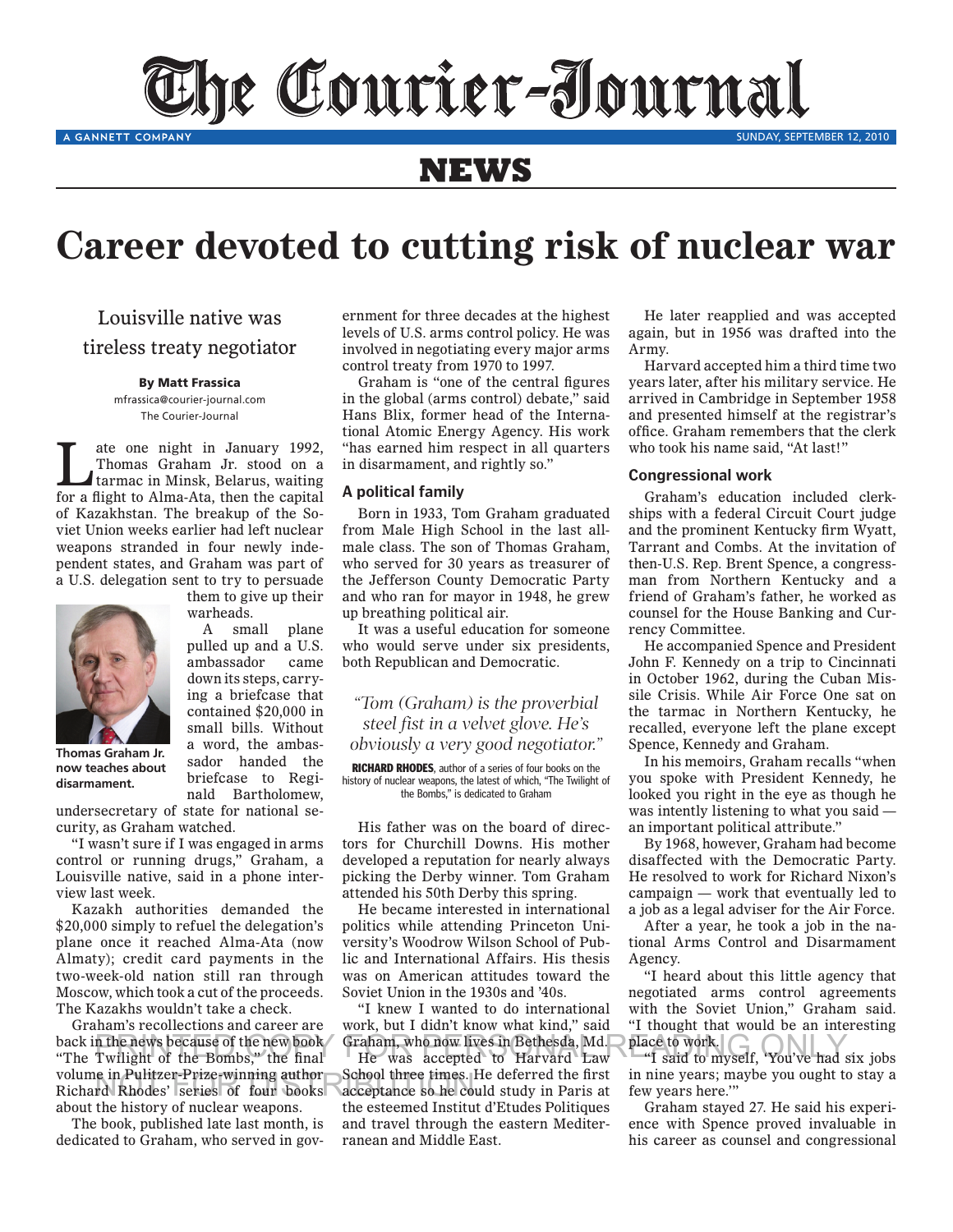liaison for the arms control agency. Since many of the international agreements negotiated by the agency needed the advice and consent of the U.S. Senate, Graham frequently found himself back on the Hill.

Graham later drew fire from congressional Republicans opposed to disarmament. And Sen. Jesse Helms, R-N.C., chairman of the Foreign Relations Committee in the 1990s, eventually succeeded in declawing Graham's agency.

Doug Shaw, an associate dean at George Washington University, was Graham's special assistant for public affairs when it came under fire. "One of the pieces of advice he gave me that I think put him in good stead was: 'Never lie to Congress,'" Shaw said.

#### **Right to remain silent**

In his long career at the arms control agency, Graham more than once found himself on the wrong side of more hawkish members of the Republican Party.

During President Ronald Reagan's administration, Graham opposed the administration's attempt to reinterpret the Anti-Ballistic Missile Treaty to allow the development of space-based missile defenses — part of Reagan's "Star Wars" program. Graham, who witnessed negotiations for the ABM treaty in the 1970s, argued that the treaty could not be read in the way the administration wanted without twisting its meaning beyond recognition.

Judge Abraham Sofaer, a former federal judge who became a State Department legal adviser in 1985, led the effort for a broader interpretation of the ABM. According to Graham, Sofaer and other officials knew that "Reagan would never agree to withdraw from that treaty, but that a bogus interpretation might be put over on the government." Through an assistant, Sofaer, now a fellow at the Hoover Institution, a conservative think tank on the campus of Stanford University, declined an interview request.

Graham saw the dispute in starkly moral terms. The broad interpretation was "not being proper or honest," he said. Its advocates were "affecting the honor of the United States."

Conservatives thinkers saw these issues differently — and many viewed internationalists like Graham as dangerously misguided.

"They were posing a danger to Ronald Reagan, because Reagan obviously pas-Reagan, because Reagan obviously pas-<br>sionately believed not only in ballistic by Sofaer in a memor missile defense, but we now know that ... he had a longstanding and quite serious belief that you could have a nuclear-free

### THOMAS GRAHAM JR.

**Born:** 1933 in Louisville **High school:** Graduated from Male in 1951

**Current home:** Bethesda, Md. **Career highlights:**

 $\blacktriangleright$  Involved in the negotiation of every major arms control and nuclear nonproliferation agreement between 1970 and 1997 — including START, SALT, the CTBT, the INF Treaty and the ABM Treaty.

 $\blacktriangleright$  Participated in nuclear talks with more than 100 countries.

 $\blacktriangleright$  Served as general counsel for the Arms Control and Disarmament Agency for 15 years, and as acting director for one year.

 $\blacktriangleright$  Advised five U.S. presidents on issues related to nuclear nonproliferation; as President Bill Clinton's special representative for arms control, non-proliferation and disarmament, Graham led the U.S. delegation that successfully led efforts to permanently extend the Nuclear Non-Proliferation Treaty.

world, and (missile defense) was a big part of that," said longtime conservative columnist George Will.

"There was a whole clerisy of arms control experts. They went to the conferences, they read their papers, they published their journals and they spoke as a clerisy loves to do — in arcane language with an argot inaccessible to laymen," Will said in a telephone interview from Washington, D.C. "It was a hermetically sealed little community, and it developed its own imperative, which was, 'God, we sunk our whole lives into this, let's get another agreement.' People outside this delusional circle said, 'Wait a minute.'"

During the course of this political and ideological battle, the FBI investigated Graham for allegedly leaking PRINTED COPY FOR PERSONAL READING ONLY. classified information to a New York Times reporter — a claim suggested by Sofaer in a memo to senior administration officials and picked up by Helms, who denounced Graham from the Senate floor.

FBI agents came to interview Graham at his office and read him his rights. "It's an impressive experience," Graham said "It focuses your mind."

The investigation led nowhere, and Congress eventually blocked the broad interpretation of the ABM.

"Tom has this incredible record of integrity in terms of legal interpretation and standing up to heavy political pressure," Shaw said. "He can't be swayed. He can't be cowed."

#### **The velvet glove**

As general counsel for the arms control agency, Graham wasn't a political appointee. After President Bill Clinton took office, Graham became its acting director and, later, special representative of the president for nuclear nonproliferation, with the title of ambassador.

Rhodes suggests that Graham's greatest accomplishment in that role came in the mid-1990s, when the Nuclear Non-Proliferation Treaty came up for renewal. The treaty is the cornerstone of global arms control. Excepting the "nuclearweapon states" officially recognized by the treaty as having such arms — the U.S., Russia, the United Kingdom, France and China — its signatories promise not to acquire nuclear weapons. (North Korea, which had signed the treaty, withdrew in 2003.)

"It was no easy thing to convince the other nations of the world to extend the NPT," Rhodes said. "They had watched the five original nuclear powers do very little ... of what they had pledged to do in 1968," when the treaty was originally signed with promises from nuclear-armed states to decrease their arsenals."It was his responsibility to convince them to rejoin the club," Rhodes said. "That's an extraordinary act of diplomacy."

Graham accomplished this by traveling to as many capitals as he could and negotiating directly with world leaders. Typical diplomatic etiquette would have meant negotiations in New York with the countries' U.N. representatives.

"It was sort of an unprecedented diplomatic endeavor," said Ambassador Susan Burk, who traveled with Graham on about half of these trips and now holds Graham's former position as the special representative of the president for nuclear non-proliferation. "He was just the Energizer bunny."

Eventually Graham visited nearly 40 capitals over two years. According to Burk and Rhodes, it made a difference: In 1995, a majority of states voted to extend the treaty indefinitely.